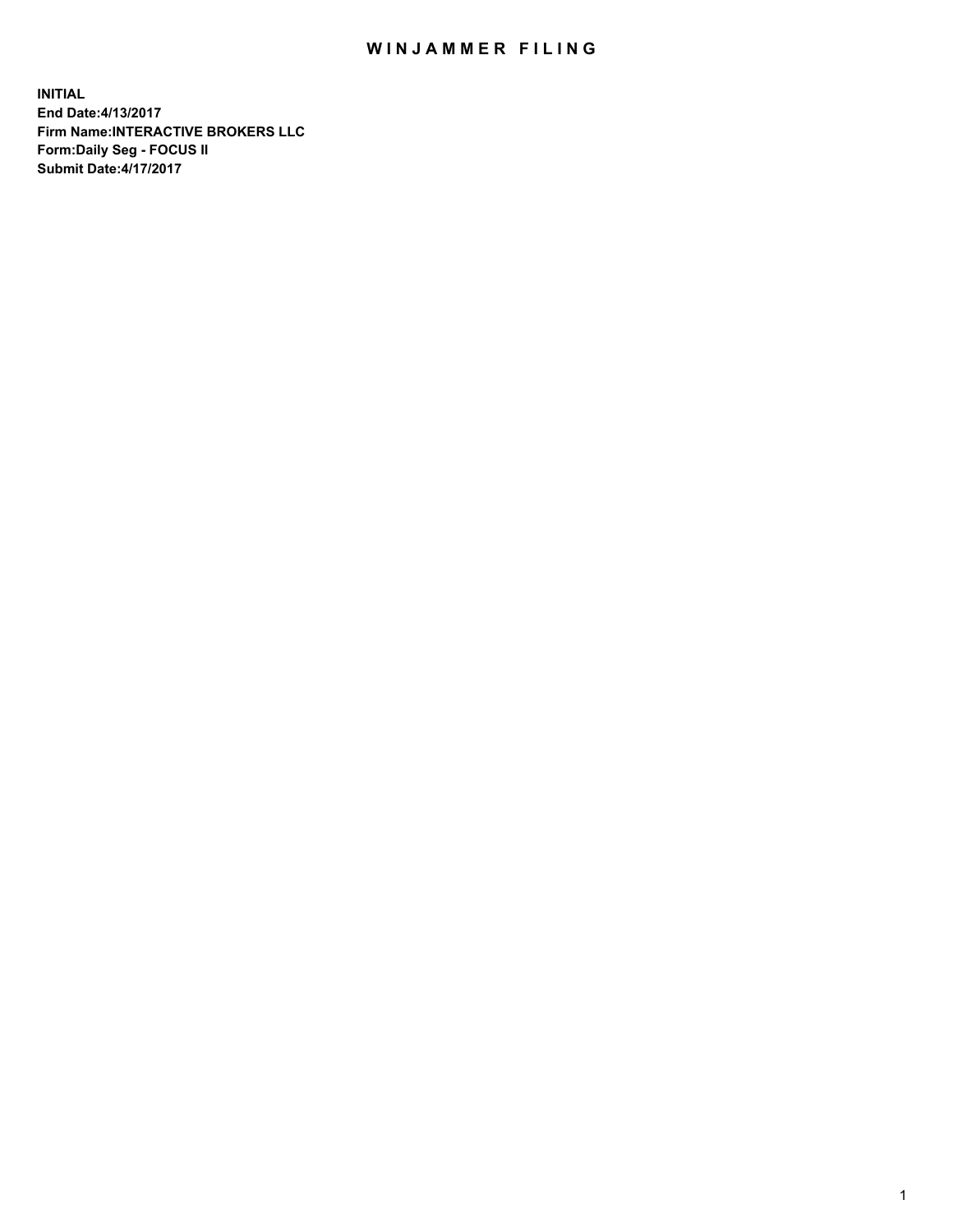## **INITIAL End Date:4/13/2017 Firm Name:INTERACTIVE BROKERS LLC Form:Daily Seg - FOCUS II Submit Date:4/17/2017 Daily Segregation - Cover Page**

| Name of Company<br><b>Contact Name</b><br><b>Contact Phone Number</b><br><b>Contact Email Address</b>                                                                                                                                                                                                                          | <b>INTERACTIVE BROKERS LLC</b><br><b>James Menicucci</b><br>203-618-8085<br>jmenicucci@interactivebrokers.c<br>om |
|--------------------------------------------------------------------------------------------------------------------------------------------------------------------------------------------------------------------------------------------------------------------------------------------------------------------------------|-------------------------------------------------------------------------------------------------------------------|
| FCM's Customer Segregated Funds Residual Interest Target (choose one):<br>a. Minimum dollar amount: ; or<br>b. Minimum percentage of customer segregated funds required:%; or<br>c. Dollar amount range between: and; or<br>d. Percentage range of customer segregated funds required between:% and%.                          | $\overline{\mathbf{0}}$<br>0<br>155,000,000 245,000,000<br>0 <sub>0</sub>                                         |
| FCM's Customer Secured Amount Funds Residual Interest Target (choose one):<br>a. Minimum dollar amount: ; or<br>b. Minimum percentage of customer secured funds required:%; or<br>c. Dollar amount range between: and; or<br>d. Percentage range of customer secured funds required between: % and %.                          | $\overline{\mathbf{0}}$<br>0<br>80,000,000 120,000,000<br>0 <sub>0</sub>                                          |
| FCM's Cleared Swaps Customer Collateral Residual Interest Target (choose one):<br>a. Minimum dollar amount: ; or<br>b. Minimum percentage of cleared swaps customer collateral required:% ; or<br>c. Dollar amount range between: and; or<br>d. Percentage range of cleared swaps customer collateral required between:% and%. | $\overline{\mathbf{0}}$<br>$\overline{\mathbf{0}}$<br>0 <sub>0</sub><br><u>00</u>                                 |

Attach supporting documents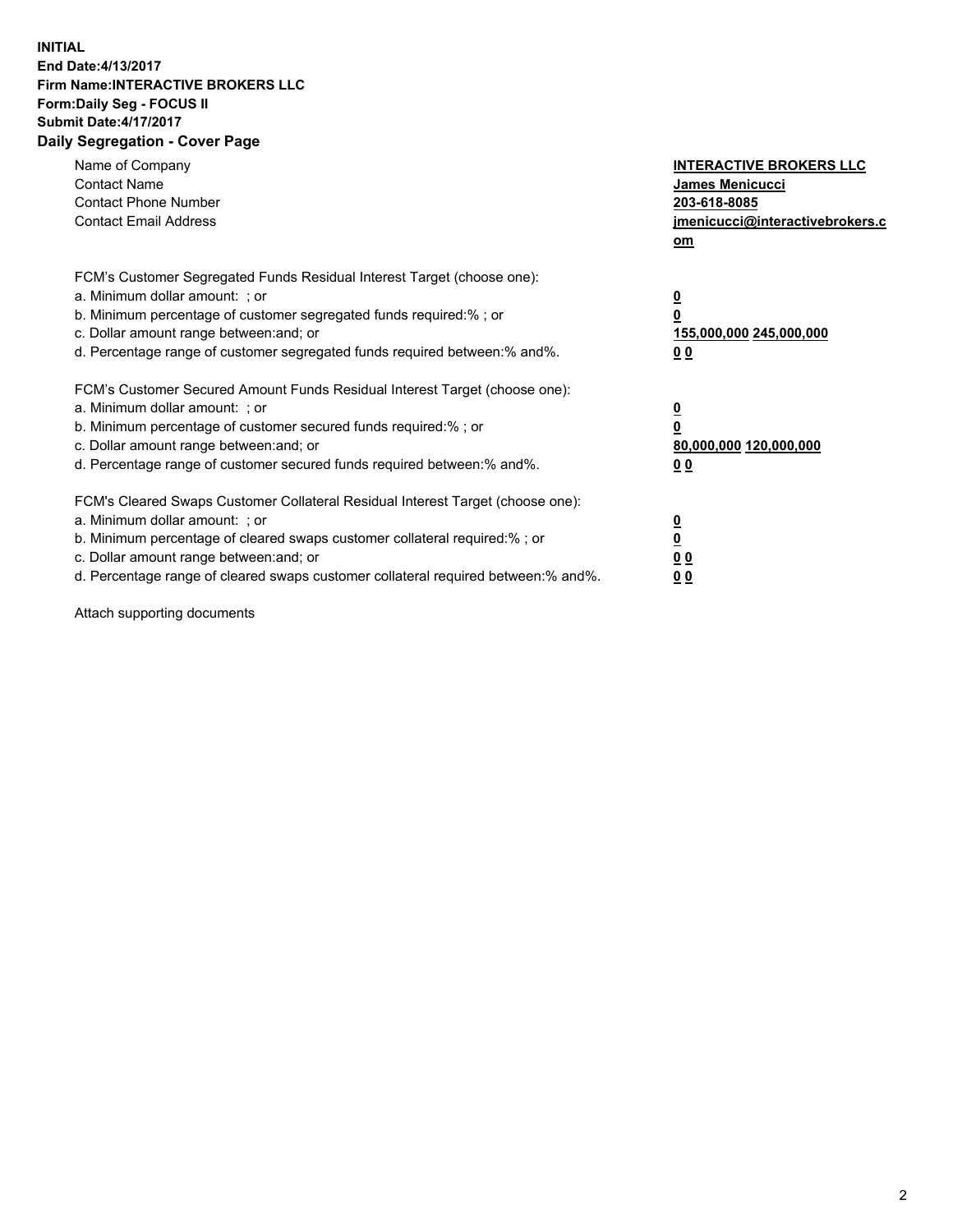## **INITIAL End Date:4/13/2017 Firm Name:INTERACTIVE BROKERS LLC Form:Daily Seg - FOCUS II Submit Date:4/17/2017 Daily Segregation - Secured Amounts**

|          | Dany Ocgregation - Oceanea Annoante                                                                                                  |                                  |
|----------|--------------------------------------------------------------------------------------------------------------------------------------|----------------------------------|
|          | Foreign Futures and Foreign Options Secured Amounts                                                                                  |                                  |
|          | Amount required to be set aside pursuant to law, rule or regulation of a foreign                                                     | $0$ [7305]                       |
|          | government or a rule of a self-regulatory organization authorized thereunder                                                         |                                  |
| 1.       | Net ledger balance - Foreign Futures and Foreign Option Trading - All Customers                                                      |                                  |
|          | A. Cash                                                                                                                              | 382,296,257 [7315]               |
|          | B. Securities (at market)                                                                                                            | $0$ [7317]                       |
| 2.       | Net unrealized profit (loss) in open futures contracts traded on a foreign board of trade                                            | -14,441,236 [7325]               |
| 3.       | Exchange traded options                                                                                                              |                                  |
|          | a. Market value of open option contracts purchased on a foreign board of trade                                                       | <b>85,320</b> [7335]             |
|          | b. Market value of open contracts granted (sold) on a foreign board of trade                                                         | $-40,392$ [7337]                 |
| 4.       | Net equity (deficit) (add lines 1.2. and 3.)                                                                                         | 367,899,949 [7345]               |
| 5.       | Account liquidating to a deficit and account with a debit balances - gross amount                                                    | 62,242 [7351]                    |
|          | Less: amount offset by customer owned securities                                                                                     | 0 [7352] 62,242 [7354]           |
| 6.       | Amount required to be set aside as the secured amount - Net Liquidating Equity                                                       | 367,962,191 [7355]               |
|          | Method (add lines 4 and 5)                                                                                                           |                                  |
| 7.       | Greater of amount required to be set aside pursuant to foreign jurisdiction (above) or line                                          | 367,962,191 [7360]               |
|          | 6.                                                                                                                                   |                                  |
|          | FUNDS DEPOSITED IN SEPARATE REGULATION 30.7 ACCOUNTS                                                                                 |                                  |
| 1.       | Cash in banks                                                                                                                        |                                  |
|          | A. Banks located in the United States                                                                                                | $0$ [7500]                       |
|          | B. Other banks qualified under Regulation 30.7                                                                                       | 0 [7520] 0 [7530]                |
| 2.       | <b>Securities</b>                                                                                                                    |                                  |
|          | A. In safekeeping with banks located in the United States                                                                            | 417,835,110 [7540]               |
|          | B. In safekeeping with other banks qualified under Regulation 30.7                                                                   | 0 [7560] 417,835,110 [7570]      |
| 3.       | Equities with registered futures commission merchants                                                                                |                                  |
|          | A. Cash                                                                                                                              | $0$ [7580]                       |
|          | <b>B.</b> Securities                                                                                                                 | $0$ [7590]                       |
|          | C. Unrealized gain (loss) on open futures contracts                                                                                  | $0$ [7600]                       |
|          | D. Value of long option contracts                                                                                                    | $0$ [7610]                       |
|          | E. Value of short option contracts                                                                                                   | 0 [7615] 0 [7620]                |
| 4.       | Amounts held by clearing organizations of foreign boards of trade                                                                    |                                  |
|          | A. Cash                                                                                                                              | $0$ [7640]                       |
|          | <b>B.</b> Securities                                                                                                                 | $0$ [7650]                       |
|          | C. Amount due to (from) clearing organization - daily variation                                                                      | $0$ [7660]                       |
|          | D. Value of long option contracts                                                                                                    | $0$ [7670]                       |
|          | E. Value of short option contracts                                                                                                   | 0 [7675] 0 [7680]                |
| 5.       | Amounts held by members of foreign boards of trade                                                                                   |                                  |
|          | A. Cash                                                                                                                              | 90,152,054 [7700]                |
|          | <b>B.</b> Securities                                                                                                                 | $0$ [7710]                       |
|          | C. Unrealized gain (loss) on open futures contracts                                                                                  | -9,995,378 [7720]                |
|          | D. Value of long option contracts<br>E. Value of short option contracts                                                              | 85,320 [7730]                    |
|          | Amounts with other depositories designated by a foreign board of trade                                                               | -40,392 [7735] 80,201,604 [7740] |
| 6.<br>7. |                                                                                                                                      | $0$ [7760]                       |
| 8.       | Segregated funds on hand                                                                                                             | $0$ [7765]                       |
| 9.       | Total funds in separate section 30.7 accounts<br>Excess (deficiency) Set Aside for Secured Amount (subtract line 7 Secured Statement | 498,036,714 [7770]               |
|          | Page 1 from Line 8)                                                                                                                  | 130,074,523 [7380]               |
| 10.      | Management Target Amount for Excess funds in separate section 30.7 accounts                                                          | 80,000,000 [7780]                |
| 11.      | Excess (deficiency) funds in separate 30.7 accounts over (under) Management Target                                                   | 50,074,523 [7785]                |
|          |                                                                                                                                      |                                  |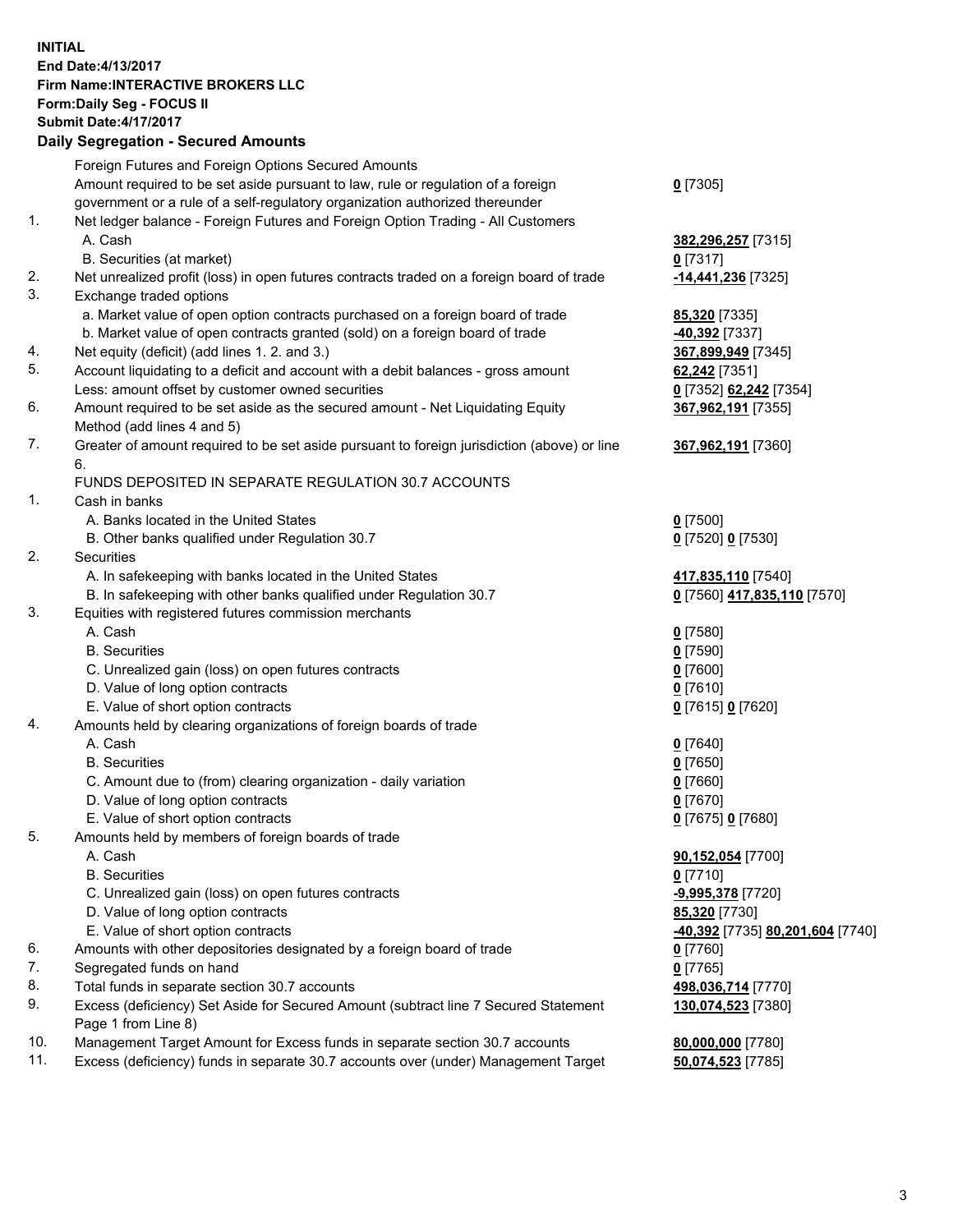**INITIAL End Date:4/13/2017 Firm Name:INTERACTIVE BROKERS LLC Form:Daily Seg - FOCUS II Submit Date:4/17/2017 Daily Segregation - Segregation Statement** SEGREGATION REQUIREMENTS(Section 4d(2) of the CEAct) 1. Net ledger balance A. Cash **3,426,102,405** [7010] B. Securities (at market) **0** [7020] 2. Net unrealized profit (loss) in open futures contracts traded on a contract market **40,129,736** [7030] 3. Exchange traded options A. Add market value of open option contracts purchased on a contract market **148,626,234** [7032] B. Deduct market value of open option contracts granted (sold) on a contract market **-252,563,352** [7033] 4. Net equity (deficit) (add lines 1, 2 and 3) **3,362,295,023** [7040] 5. Accounts liquidating to a deficit and accounts with debit balances - gross amount **140,182** [7045] Less: amount offset by customer securities **0** [7047] **140,182** [7050] 6. Amount required to be segregated (add lines 4 and 5) **3,362,435,205** [7060] FUNDS IN SEGREGATED ACCOUNTS 7. Deposited in segregated funds bank accounts A. Cash **108,240,519** [7070] B. Securities representing investments of customers' funds (at market) **2,180,117,050** [7080] C. Securities held for particular customers or option customers in lieu of cash (at market) **0** [7090] 8. Margins on deposit with derivatives clearing organizations of contract markets A. Cash **18,175,178** [7100] B. Securities representing investments of customers' funds (at market) **1,378,735,618** [7110] C. Securities held for particular customers or option customers in lieu of cash (at market) **0** [7120] 9. Net settlement from (to) derivatives clearing organizations of contract markets **17,707,068** [7130] 10. Exchange traded options A. Value of open long option contracts **148,611,686** [7132] B. Value of open short option contracts **-252,560,804** [7133] 11. Net equities with other FCMs A. Net liquidating equity **0** [7140] B. Securities representing investments of customers' funds (at market) **0** [7160] C. Securities held for particular customers or option customers in lieu of cash (at market) **0** [7170] 12. Segregated funds on hand **0** [7150] 13. Total amount in segregation (add lines 7 through 12) **3,599,026,315** [7180] 14. Excess (deficiency) funds in segregation (subtract line 6 from line 13) **236,591,110** [7190] 15. Management Target Amount for Excess funds in segregation **155,000,000** [7194] **81,591,110** [7198]

16. Excess (deficiency) funds in segregation over (under) Management Target Amount Excess